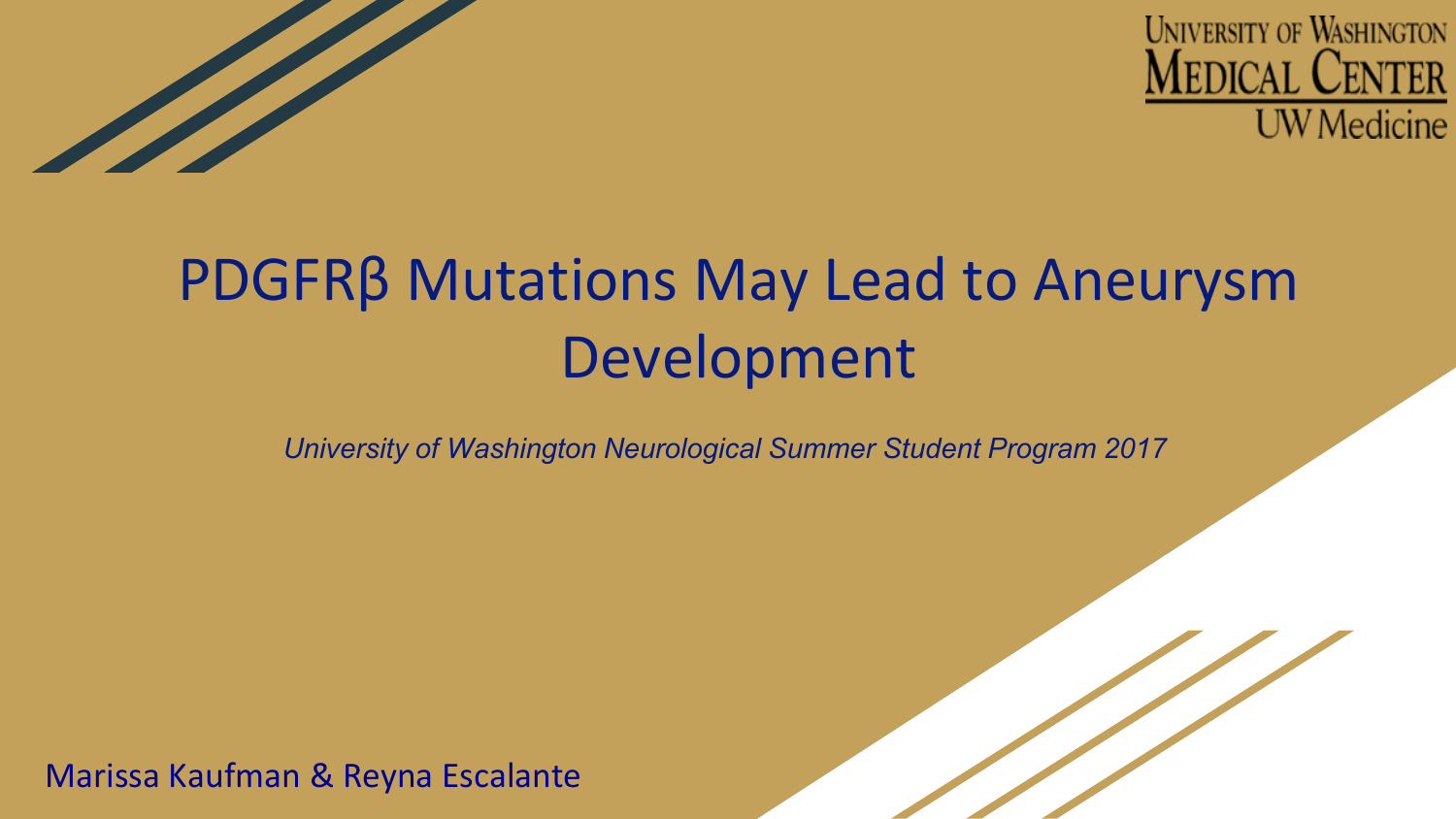### What is an Intracranial Aneurysm?

#### Weakening of a vessel wall in the brain

- May be asymptomatic, but when symptoms are present they include:
	- Headaches, thunderclap headache
	- Light sensitivity
	- Nausea or vomiting
	- Rupture
	- Death
- Treatments:
	- Medications to control blood pressure
	- Surgical intervention
		- Clipping, coils



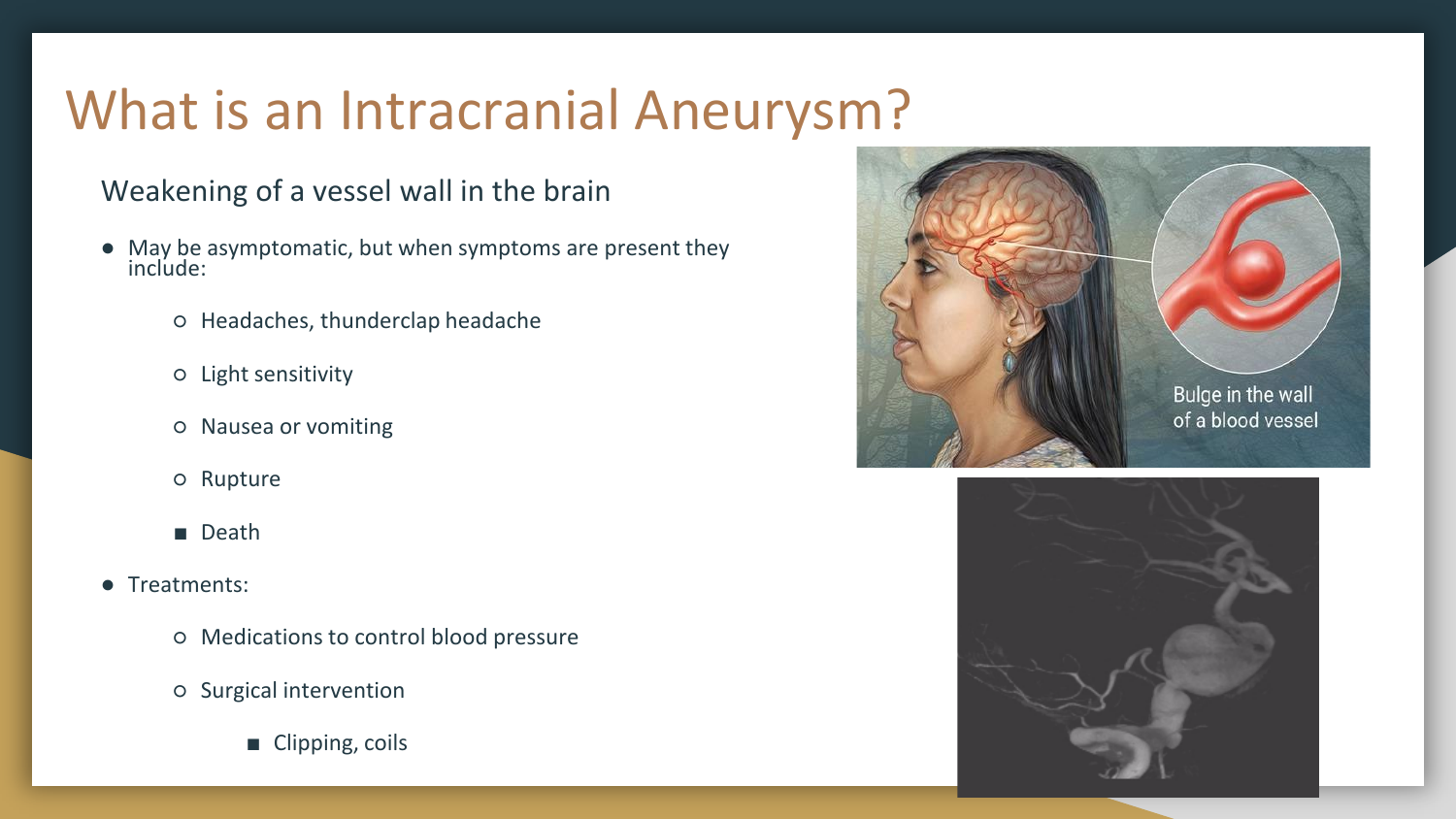### What is a Mosaic?

An individual that has two or more populations of cells with different genetic make up

#### **Index patient**

- Develops aneurysms only on affected side of his head (right)
	- No other brain abnormalities noted
	- Family history negative
	- Compared blood to affected tissue



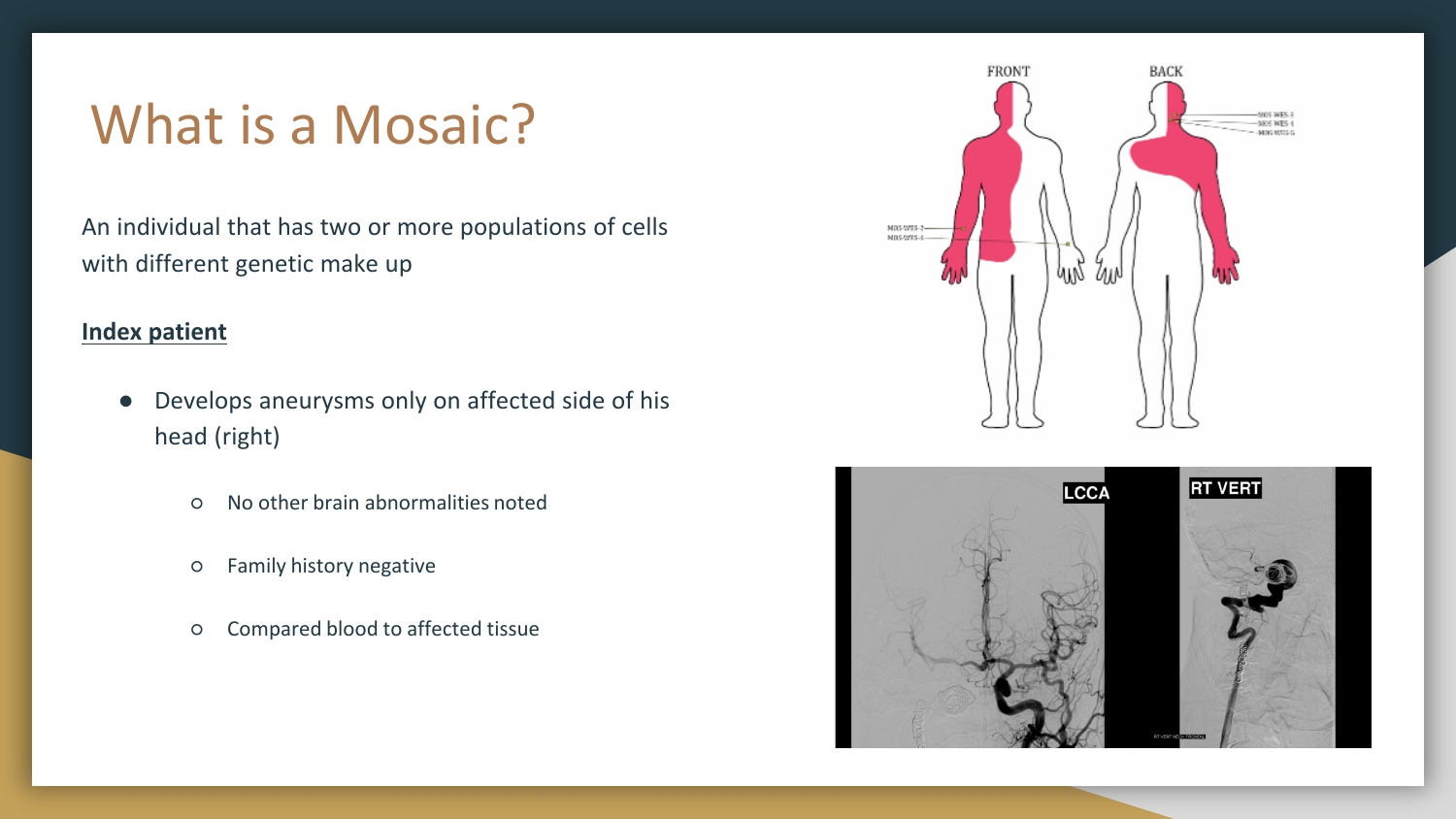### Next Generation Sequencing



1 index patient received whole exome sequencing comparing blood and diseased tissue

Cohort of 50 aneurysms had targeted sequencing only on PDGFRβ and provided the following variants

Sequencing millions of reads in parallel with a frameshift in only 1 nucleotide

#### Allows detection of >1% allele frequency and greater accuracy in variants

| Mutants/variants               | Primer pairs for SDM                                                       |
|--------------------------------|----------------------------------------------------------------------------|
| p.Tyr562Cys                    | 5' GAAGAAGCCACGTTGCGAGATCCGATGG 3'                                         |
|                                | 5' CCATCGGATCTCGCAACGTGGCTTCTTC 3'                                         |
| p.Tyr562 Arg565del             | 5'- GAAGAAGCCACGTTGGAAGGTGATTGAG-3'                                        |
|                                | 5'- CTCAATCACCTTCCAACGTGGCTTCTT C -3'                                      |
| p.W566R                        | 5' GTTACGAGATCCGACGGAAGGTGATTGAG 3'<br>5' CTCAATCACCTTCCGTCGGATCTCGTAAC 3' |
| p.D844G                        | 5' GTCAAGATCTGTGGCTTTGGCCTGGC 3'                                           |
|                                | 5' GCCAGGCCAAAGCCACAGATCTTGAC 3'                                           |
| p.Arg849 Lys860delinsHAGLELHLQ | 5'- GAC TTT GGC CTG GCT CAT GCG GGA CTC GAA TTA C                          |
|                                | $-3'$                                                                      |
|                                | 5'- GTAATTCGAGTCCCGCATGAGCCAGGCCAAAGTC -3'                                 |
|                                | and                                                                        |
|                                | 5'- CTC GAA TTA CAT CTC CAA GGC AGC ACC T -3'                              |
|                                | 5'- AGG TGC TGC CTT GGA GAT GTA ATT CGA G-3'                               |
| p.Asp850Tyr                    | 5' CTTTGGCCTGGCTCGATACATCATGCGGGACTC 3'                                    |
|                                | 5' GAGTCCCGCATGATGTATCGAGCCAGGCCAAAG3                                      |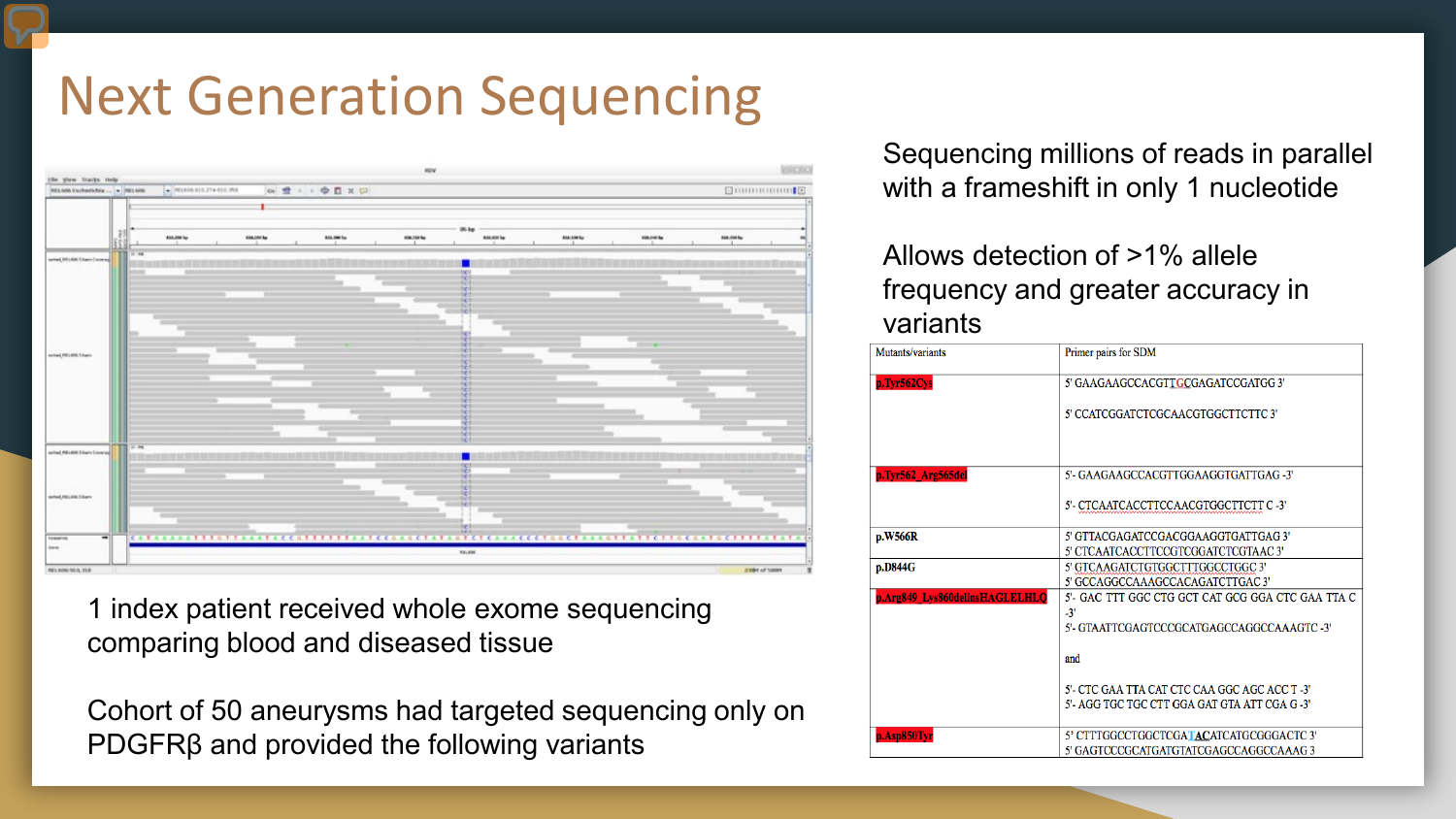### Function of PDGFRβ

- Platelet- derived growth factor receptor
	- Binds PDGF
- PDGFRB classified as a receptor tyrosine kinase (RTK)
	- $\circ$  Cell surface receptors  $\rightarrow$  Cell signaling
	- Pathways lead to angiogenesis, apoptosis evasion, and cell proliferation



- Y562C gain of function mutation
- Mutations in PDGFRβ present in 60% of fusiform aneurysms

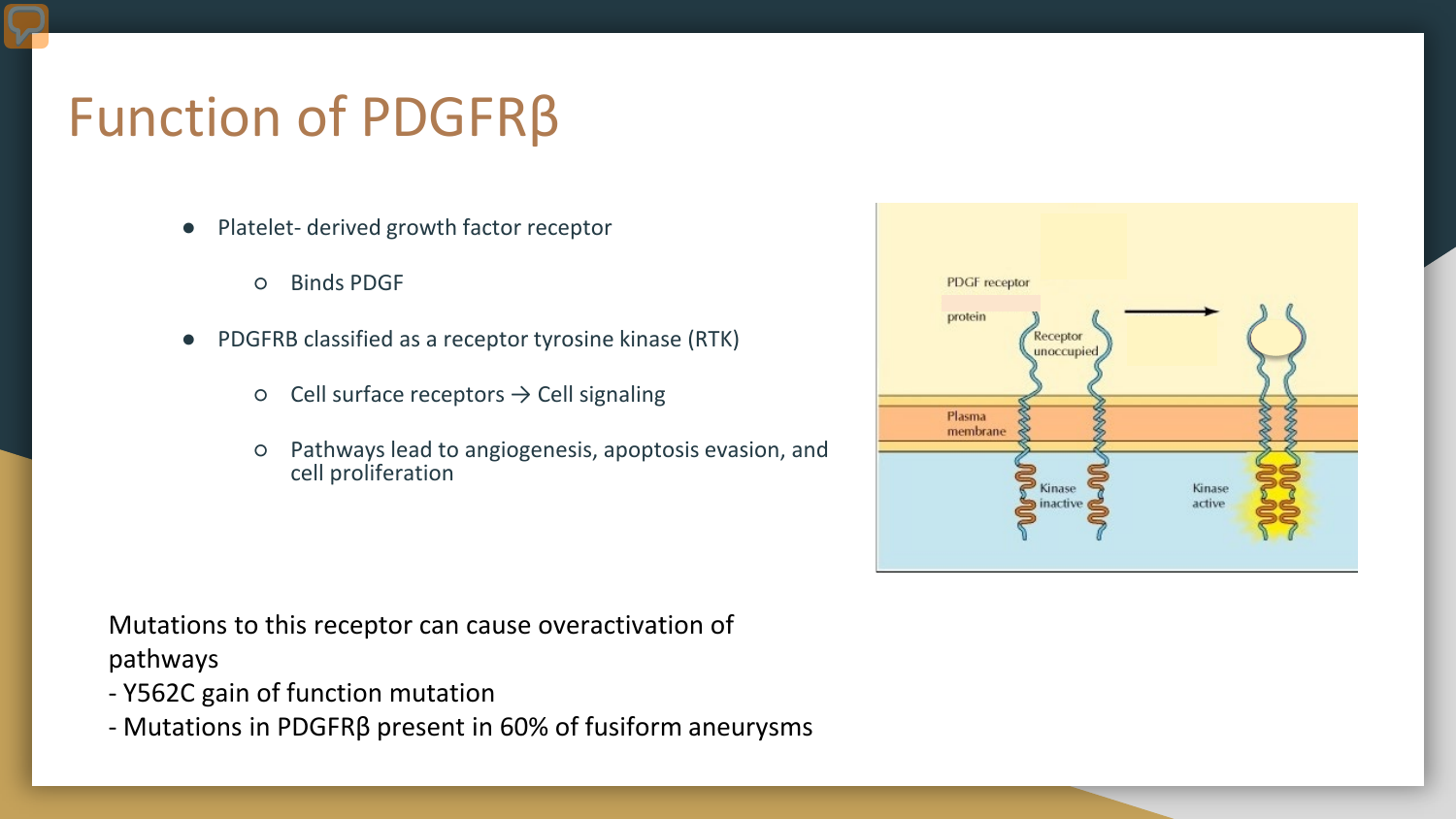#### Visualizing PDGFRβ mutant phenotypes through Site-Directed Mutagenesis

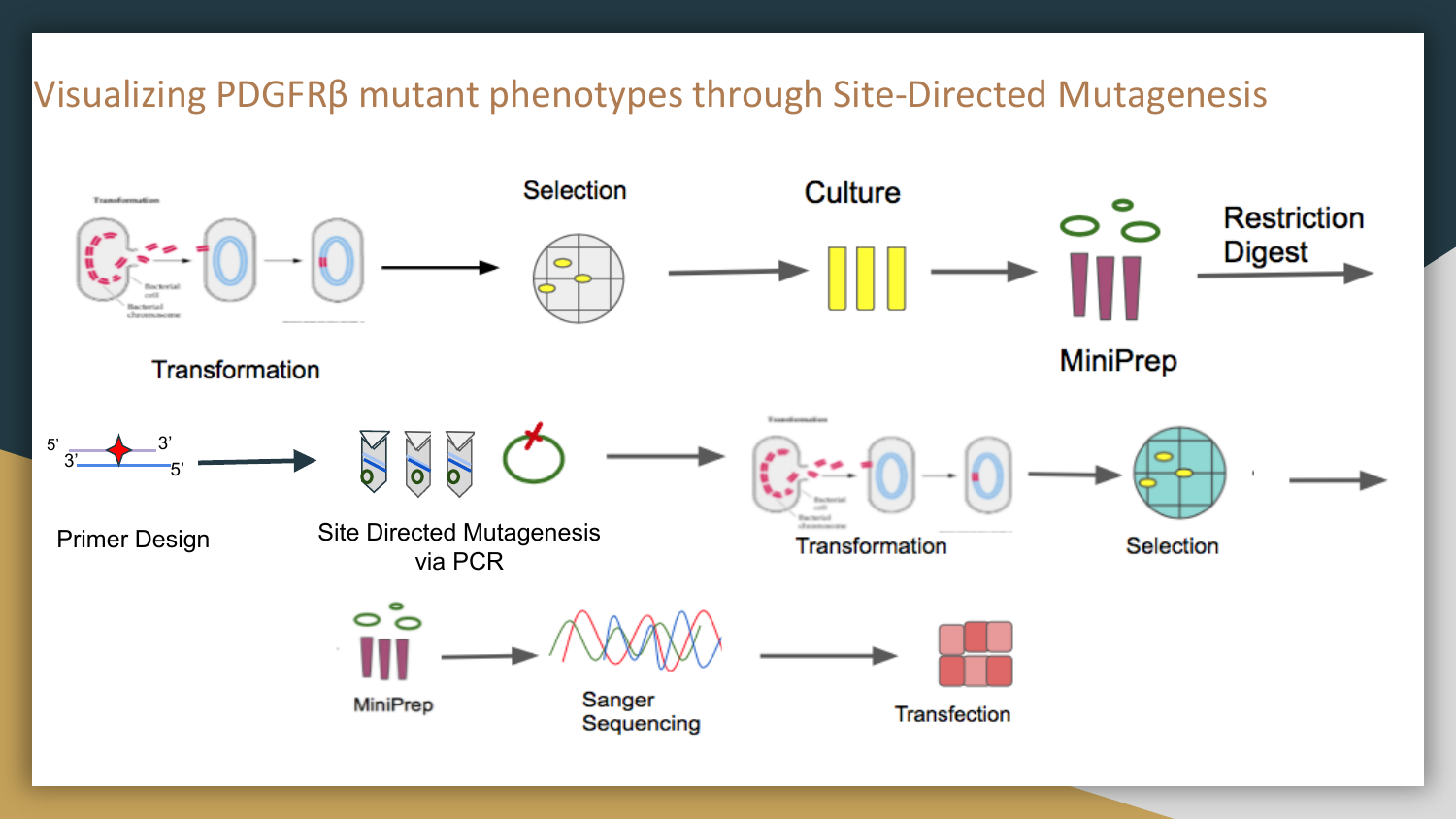### Why is it Important?